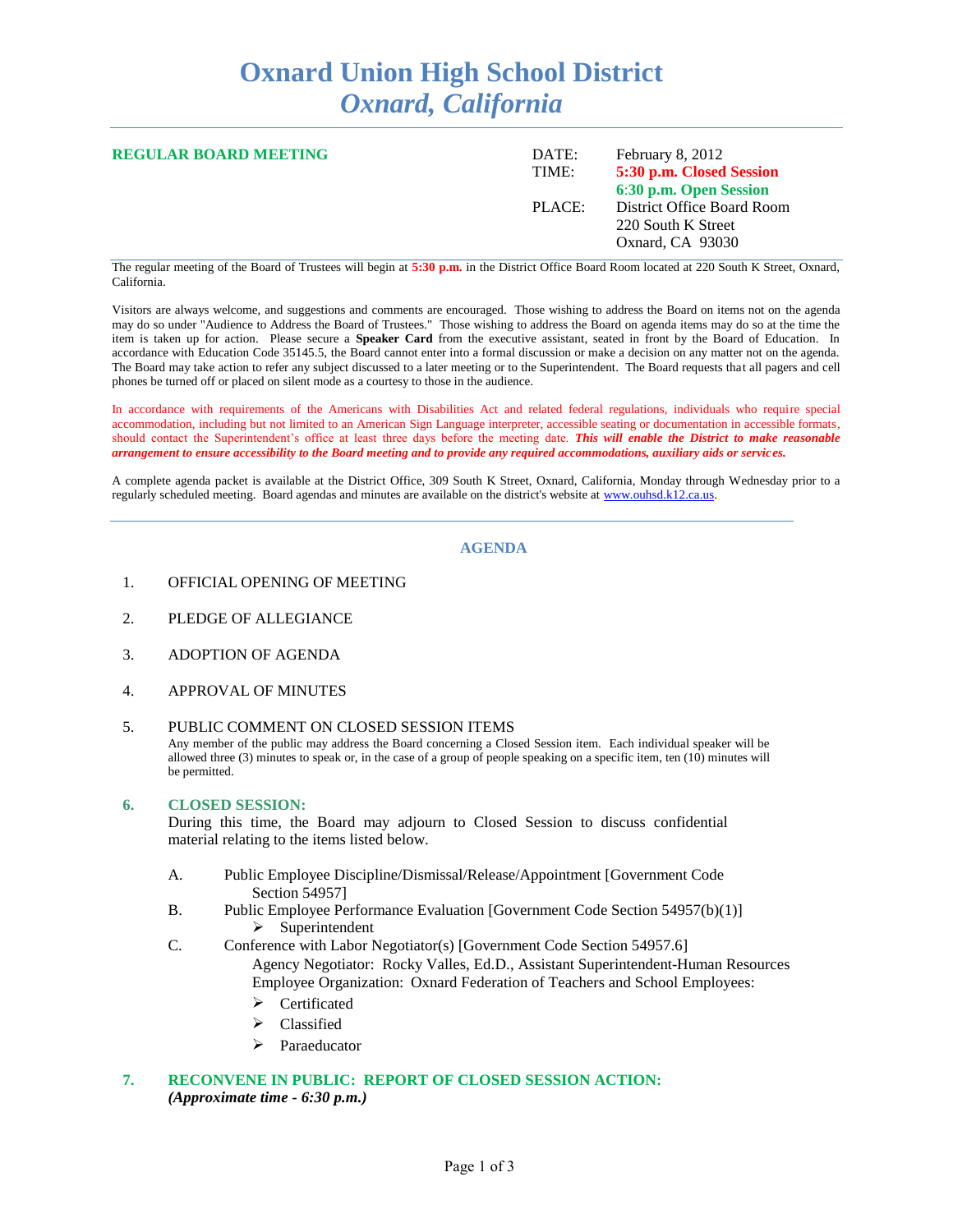## Board Meeting Agenda February 8, 2012

#### **8. AUDIENCE TO ADDRESS BOARD OF TRUSTEES:**

Those persons wishing to address the Board may do so at this time by completing a Speaker Card. All comments are to be directed to the Board President. If you are talking for yourself, you have three (3) minutes to complete your comments. If you are a speaking for a group, you have ten (10) minutes to complete your comments and no other member of the group you represent can speak for the group. To speak to the Board President, each speaker must secure a Speaker Card from the executive assistant, seated in front by the Board of Education. Please refer to the complete text of Oxnard Union High School District Board Policy 910: *Procedures for Communicating with the Board of Trustees.*

#### **9. SUPERINTENDENT'S REPORTS:**

- A. Regular Report: *Student Representative to the Board of Trustees*
- B. Regular Report: *Superintendent*
	- *New School Sites*

#### **10. CONSENT CALENDAR:**

- A. Consideration of Approval of Student Expulsion by Recommendation of the Administrative Panel
- B. Consideration of Approval of Stipulated Student Expulsion by Agreement of the School Principal, the Student, and the Students' Parent/Guardian, as per Board Policy 5144, Section 22
- C. Consideration of Approval of Student Readmission from Expulsion, as per Board Policy 5144, Section 16 N
- D. Consideration of Denial of Student Readmission from Expulsion, as per Board Policy 5144, Section 16 N
- E. Consideration of Approval of Non-Public School Placement for Student Case Number Twenty-Six, According to the Recommendation of the Student's IEP Team and the Director of Special Education
- F. Consideration of Waiver of CAHSEE requirement for the Oxnard Union High School District Students with Disabilities
- G. Consideration of Approval of Agreement between Oxnard Union High School District and Michael Seaton, Educational Consultant
- H. Consideration of Approval of Certificated and Classified Personnel
- I. Consideration of Approval of Job Description Revision: Assistant Director-Special Education, *Second Reading*
- J. Consideration of Approval of Proposed Job Description Revisions: Paraeducator I-Instructional and Paraeducator IV-Physically/Severely Handicapped, *First Reading*
- K. Consideration for Approval of Change Order #2 Submitted for Culinary Arts Classroom Project at Rio Mesa High School
- L. Consideration for Approval of Change Order #6 Submitted for Culinary Arts Project at Oxnard High School
- M. Consideration for Approval of Change Order #4 Submitted for Solar Project at Oxnard High School
- N. Consideration for Approval of Change Order #5 Submitted for Solar Project at Rio Mesa High School
- O. Consideration of Approval of Agreement between Pacifica High School and The Event Group for the 2012 Prom
- P. Consideration of Approval of Agreement between Pacifica High School and The Event Group for the 2013 Prom
- Q. Consideration for Approval of the Proposal from Earth Systems Southern California for Inspection Services for Solar Voltaic Project at Pacifica High School
- R. Consideration of Approval of First Amendment to Agreement between Oxnard Union High School District and Addison Behavioral Resources, Inc.